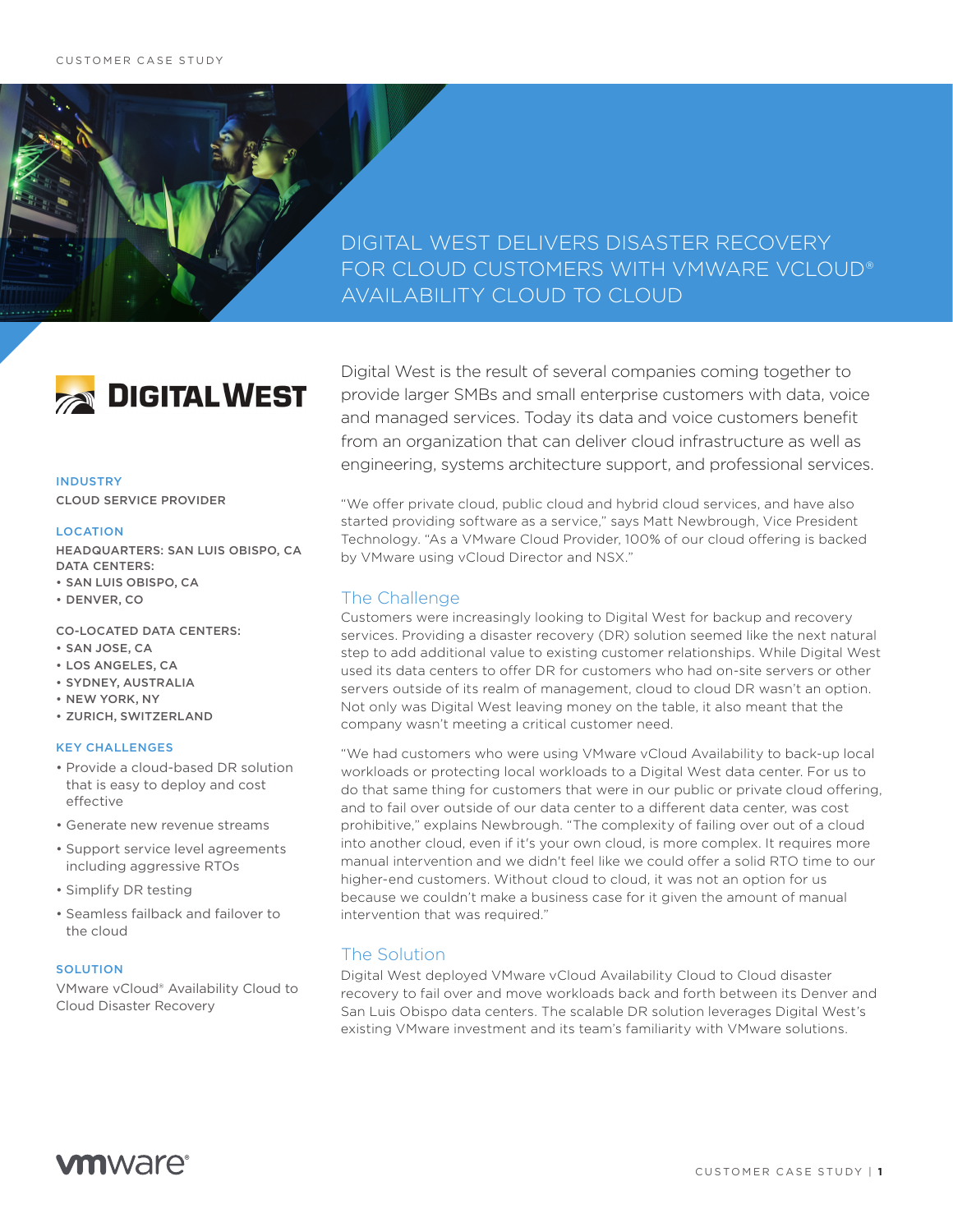"Now we can further monetize our existing VMware vCloud Director multi-tenant cloud environment with DR services, including replication and failover capabilities for workloads at both the VM and vApp level. It's kind of one of those too good to be true offerings – it does what it's supposed to do every single time."

MATT NEWBROUGH VICE PRESIDENT TECHNOLOGY

#### BUSINESS BENEFITS

- Simplifies fail over from one cloud to another
- Scalable performance for concurrent replications in multi-tenant environment
- Eases deployment and management with seamless vCloud Director integration
- Tenant self-service protection, failover, and failback workflows per virtual machine (VM)/vAPP
- Frees up engineering resources to focus on innovation
- Leverages existing skills and familiarity with VMware solutions

#### VMWARE FOOTPRINT

- VMware vCloud® Availability Cloud to Cloud
- VMware vCloud Director™
- VMware NSX®

Whether it's a SMB customer or an enterprise that is borne in the cloud, set-up, maintenance, migration, failover, and failback is the same.

"For us, on the engineering side, deployment was absolutely seamless. The solution did exactly what was promised and it was very easy," notes Newbrough. "Now we can further monetize our existing VMware vCloud Director multi-tenant cloud environment with DR services, including replication and failover capabilities for workloads at both VM and vApp level. It's kind of one of those too good to be true offerings — it does what it's supposed to do every single time."

## Business Results and Benefits

For Digital West customers, successful disaster failover and failback is number one. Early on, Digital West discovered that many tools could help customers failover and test their DR scenario relatively easily, but migrating back was not as simple because they had to schedule a maintenance window for a process that wasn't as seamless as the failover. With VMware vCloud Availability Cloud to Cloud, failing over and failing back is the exact same procedure and almost the same number of steps. There's no additional risk or downtime. Today Digital West can failover live workloads to a different region of the country for customers who need a high availability, high uptime solution because it's critical to their business.

The self-service consumption model also means that customers don't need to engage Digital West resources directly and wait for a scheduled maintenance window. Because customers can protect workloads themselves, they benefit from greater control and flexibility while Digital West is able to free-up resources for activities that pay dividends back to the business — from proof of concepting new products or tools, to innovating new ways to meet customer needs.

"Customers are excited to be able to do their own failover scenarios without needing to engage us for testing," explains Newbrough. "They are able to set their own RPOs and RTOs and test successfully without needing to call and ask us to move a bunch of networks around. It's made our DR customers our best advocates when pursuing new business — it's one thing for us to tell new customers about our DR offering, but it's another to hear from an existing customer how great it works."

In the past, Digital West couldn't actively pursue larger DR customers due to a resource- and labor-intensive process that didn't scale. Now it can point to a VMware solution that's integrated tightly into vCloud Director, which eases that conversation and builds trust in Digital West as well as the offering itself.

"I think the biggest thing for us is that VMware vCloud Availability Cloud to Cloud has enabled us to pursue larger customers who have a disaster recovery strategy. Today we have a solution that fits their requirements, whereas before it was more of a snowflake that required lots of manual scripting on the backend to try to merge together disjointed tools to accomplish an actual DR scenario," says Newbrough. "With VMware vCloud Availability Cloud to Cloud it's an integrated feature set into the platform we're already familiar with – it couldn't be easier."

## Looking Ahead

The success of Digital West's cloud to cloud offering creates new opportunities for growth as the company expands its geographic reach.